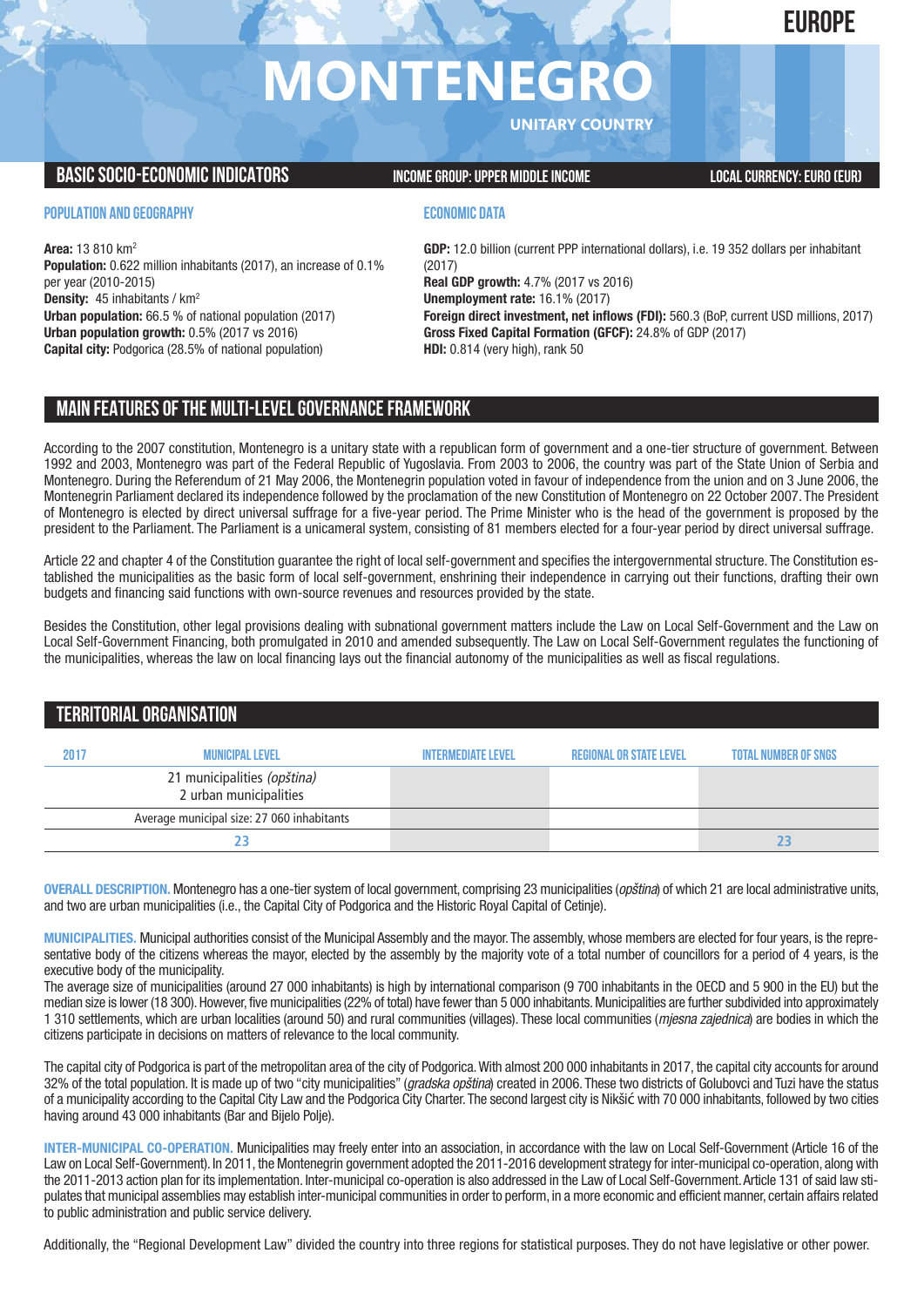## **SUBNATIONALGOVERNMENT RESPONSIBILITIES**

Primary education, kindergartens, social assistance and elderly care, which often fall under the responsibilities of local governments in the OECD countries, are handled by central authorities in Montenegro. The 2010 Law on Local Self-Government (last amendments in 2014), in its articles 32 and 33, assigns relevant competencies to the municipalities. They mainly intervene, both in terms of provision and regulation, in economic and social development areas, including the development of community affairs, entrepreneurial development, issuance of land and business permits, protection of local environment and preservation of natural resources, local public transportation, sport, and recreational activities, development of library and archive activities, as well as the prevention and management of natural disasters.

In addition, Montenegrin municipalities are owners of public utility companies dealing with waste management, water distribution and local public transportation.

#### **Main responsibilitysectors and sub-sectors**

|                                    | <b>MUNICIPAL LEVEL</b>                                                                                                                                                              |  |  |
|------------------------------------|-------------------------------------------------------------------------------------------------------------------------------------------------------------------------------------|--|--|
| 1. General public services         | <b>Municipal administration</b>                                                                                                                                                     |  |  |
| 2. Public order and safety         | Protection of the local population and rescue services; Prevention of natural disasters, fires,<br>explosions, damages; Local law enforcement                                       |  |  |
| 3. Economic affairs/transports     | Local public transport; Local economic development including entrepreneurial development;<br>Agricultural land; Tourism; Management of construction land; Investment policy         |  |  |
| 4. Environmental protection        | Environmental development and protection                                                                                                                                            |  |  |
| 5. Housing and community amenities | Urban and spatial planning at local and regional level; Urbanism (building permits);<br>Land development and management, protection of buildable land; Water management             |  |  |
| 6. Health                          |                                                                                                                                                                                     |  |  |
| 7. Recreation, culture & religion  | Culture: Sport: Development of libraries: Protection of monuments of local importance:<br>Recreation for children, youth, and adults                                                |  |  |
| 8. Education                       | Construction and maintenance of education facilities (primary and secondary education); Provision of social care for pupils;<br>Co-financing of investment and material expenditure |  |  |
| 9. Social protection               | Home care; Help at home for the elderly and disabled people; Child welfare; Consumer protection                                                                                     |  |  |

## **SUBNATIONAL GOVERNMENT FINANCE**

| Scope of fiscal data: 23 local government units. | <b>SNA: Other</b> | Availability of fiscal data:<br><b>Medium</b> | Quality/reliability of fiscal data:<br><b>Medium</b> |
|--------------------------------------------------|-------------------|-----------------------------------------------|------------------------------------------------------|
|--------------------------------------------------|-------------------|-----------------------------------------------|------------------------------------------------------|

**GENERAL INTRODUCTION.** Municipalities of Montenegro finance their assigned responsibilities through local taxes and fees, shared taxes, subsidies and grants from the State Budget and other resources that fall within the legal boundaries. Besides the Constitution, which contains provisions relating to local finance, the 2010 law on local government describes the different types of resources, the financial equalisation mechanisms and the use of conditional grants.

#### **SUBNATIONALGOVERNMENTEXPENDITURE BYECONOMICCLASSIFICATION**

| 2016                            | <b>DOLLARS PPP / INH.</b> | % GDP   | % SNG EXPENDITURE |                            | % GENERAL GOVERNMENT EXPENDITURE<br><b>(SAME EXPENDITURE CATEGORY)</b> |            |
|---------------------------------|---------------------------|---------|-------------------|----------------------------|------------------------------------------------------------------------|------------|
| <b>Total expenditure</b>        | 991                       | 5.6%    | 100%              |                            |                                                                        |            |
| Inc. current expenditure        | 808                       | 4.6%    | 81.5%             | Total expenditure          | 10.3%                                                                  |            |
| Staff expenditure               | 221                       | 1.3%    | 22.3%             |                            |                                                                        |            |
| Intermediate consumption        | 96                        | 0.5%    | 9.7%              |                            |                                                                        |            |
| Social expenditure              | 5                         | 0.0%    | 0.5%              | 11.4%<br>Staff expenditure |                                                                        |            |
| Subsidies and current transfers | 188                       | $1.1\%$ | 19.0%             |                            |                                                                        |            |
| Financial charges               | 276                       | 1.6%    | 27.8%             | Social benefits            | 0.2%                                                                   |            |
| Others                          | 22                        | 0.1%    | 2.3%              |                            |                                                                        |            |
| Incl. capital expenditure       | 183                       | $1.0\%$ | 18.5%             |                            |                                                                        |            |
| Capital transfers               |                           |         |                   | Direct investment          |                                                                        | 38.4%      |
| Direct investment (or GFCF)     | 183                       | 1.0%    | 18.5%             | 0%                         | 10%<br>20%                                                             | 30%<br>40% |
|                                 |                           |         |                   |                            |                                                                        |            |

**EXPENDITURE.** In 2016, SNG total expenditure amounted to 5.6% of GDP and 10.3% of public expenditure in 2016, a level below the average of OECD unitary countries where SNG expenditure reached 9.2% of GDP and 29% of public expenditure.Among the current spending lines, financial charges (including the repayment of interest) accounted for close to 28% of total SNG expenditure followed by staff compensation with 22.3%. Subsidies and transfers to institutions, individuals, NGOs and the public sector came in third with 19% of total SNG expenditure. SNGs are not big public employers, accounting only for around 11% of total public spending.

**DIRECT INVESTMENT.** Although public investment recovered in 2014-2015, the share of direct investment by the municipalities continued to decline to amount to less than 40% in 2016 (i.e., 1.0% of GDP). These levels are below the average for OECD (50.7% in 2016) and EU (46.1% in 2017) unitary countries. Investment however represented 18.5% of total SNG expenditure, which is higher than in OECD and EU unitary countries (respectively 13.8% and 10.9%).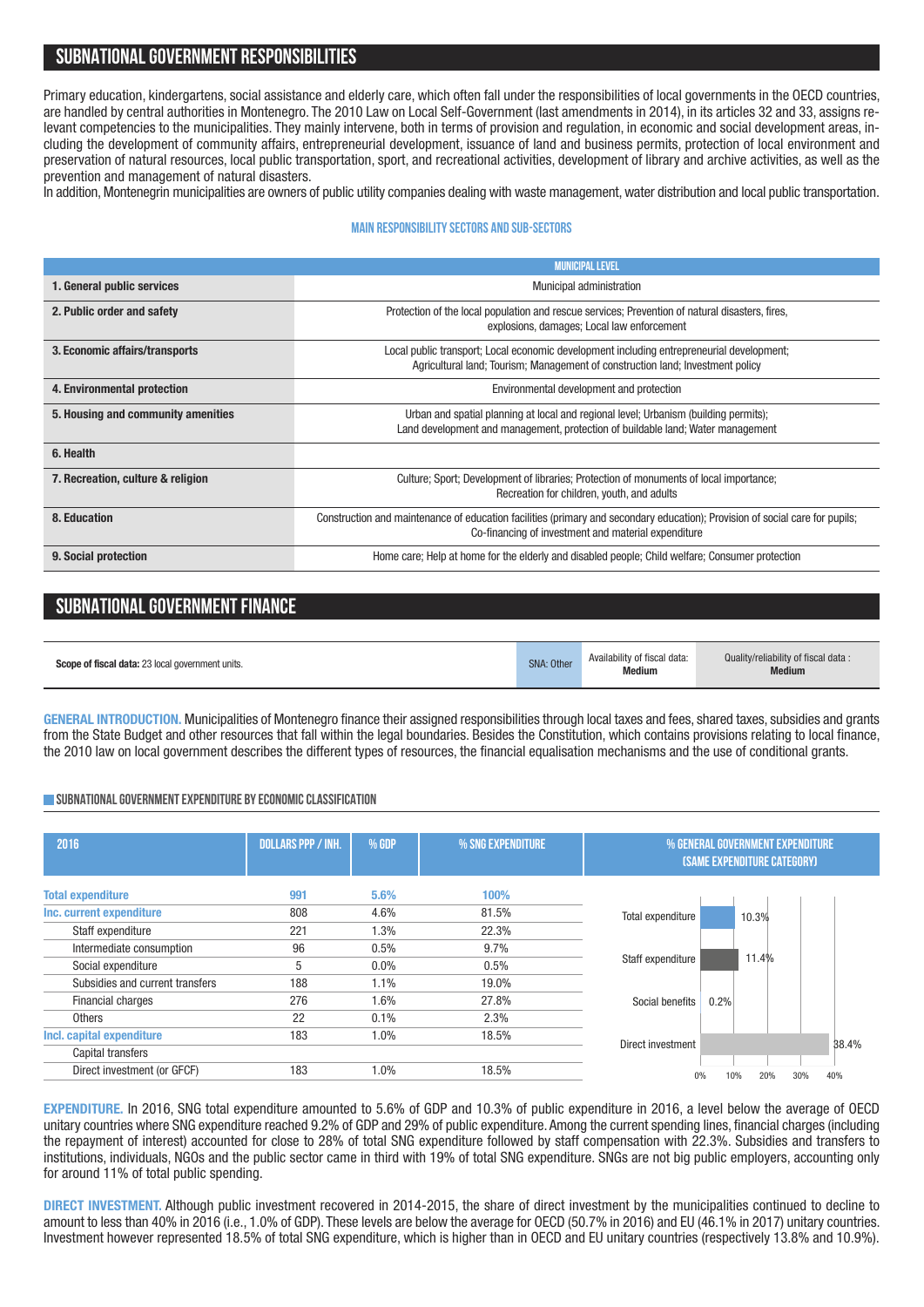## **EUROPE**

## **MONTENEGRO UNITARY COUNTRY**

**SUBNATIONALGOVERNMENTEXPENDITURE BYFUNCTIONALCLASSIFICATION – COFOG**

Municipalities have few competencies in the social and education sectors. Most of their spending are in housing and community amenities, economic affairs and transport, environment and municipal administration.



#### **SUBNATIONALGOVERNMENT REVENUE BYCATEGORY**



**OVERALL DESCRIPTION.** Municipalities are mainly financed through own-source revenues (i.e., taxes, tariffs and fees and other sources). Taxes, in particular, are the most important revenue source, representing close to 40% of total SNG revenues. This share is on par with OECD and EU28 unitary averages (38.7% and 36.8% respectively), a high ratio if compared to other countries in the South East Europe. By contrast, the share of transfers from the central government is particular low, amounting to 12% of SNG revenue (vs 49% in the OECD and EU unitary countries). According to the Network of Associations of Local Authorities of South-East Europe (NALAS), Montenegro's intergovernmental finance system – and its very high share of own revenues - is unique in the region.

Yet, the distribution of local revenues varies significantly across municipalities: while tax revenues are significant in some municipalities, central government transfers make up a large share of other municipal budgets.

The government plans to change the distribution of funds from the central government to promote the distribution of revenues according to needs and incentivise own-source revenues where possible.

**TAX REVENUE.** Although tax revenues account for a large share of SNG revenue, in line with OECD and EU averages, the weight in GDP and public tax revenue is well below OECD and EU averages for unitary countries (respectively 4.5% and 4.7% of GDP; and 16% and 20% of public tax revenue).

Tax revenues are composed of shared taxes and own-source taxes, the latter being the main source of tax revenue. Concerning shared taxes, municipalities receive 12% of the PIT (13% for Podgorica and 16% for Cetinje) and 80% of the real estate transfer collected within their jurisdiction by the central government. The transfer tax on real estate accounted for 10.8% of municipal tax revenue and 4.3% of municipal revenue.

Municipal own-source taxes include a surtax on the personal income tax (PIT) and the property tax.

A municipality may impose a PIT surtax on local individuals and legal entities at a maximum rate of 13% (or up to 15% for the Capital City of Podgorica and the Historic Royal Capital of Cetinje). The surtax on PIT shall be paid on the personal earnings tax, self-employment tax, tax on property and property rights, and capital gains tax.

The property tax was decentralised in 2003 and constitutes the main source of revenues. In 2016, it accounted for 50.5% of municipal tax revenue, 20.0% of municipal total revenue and 1.3% of GDP, a figure significantly higher than in many OECD and EU countries (the OECD average is 1.1% of GDP in 2016). As of 2018, the property tax rates are set between 0.25% and 1.00% of market value (from 0.08% and 0.8% in 2003). Local governments are responsible for tax assessments based on data from the State Statistics Office and/or State Tax Authority on the market value of a square meter of property in each jurisdiction. In the absence of such data, the municipal governments can hire experts to define the market value.

Overall, the PIT (as a share and a surtax) represented a significant source of revenue: 38.7% of SNG tax revenue, 15.3% of SNG revenue (i.e., 1.0% of GDP).